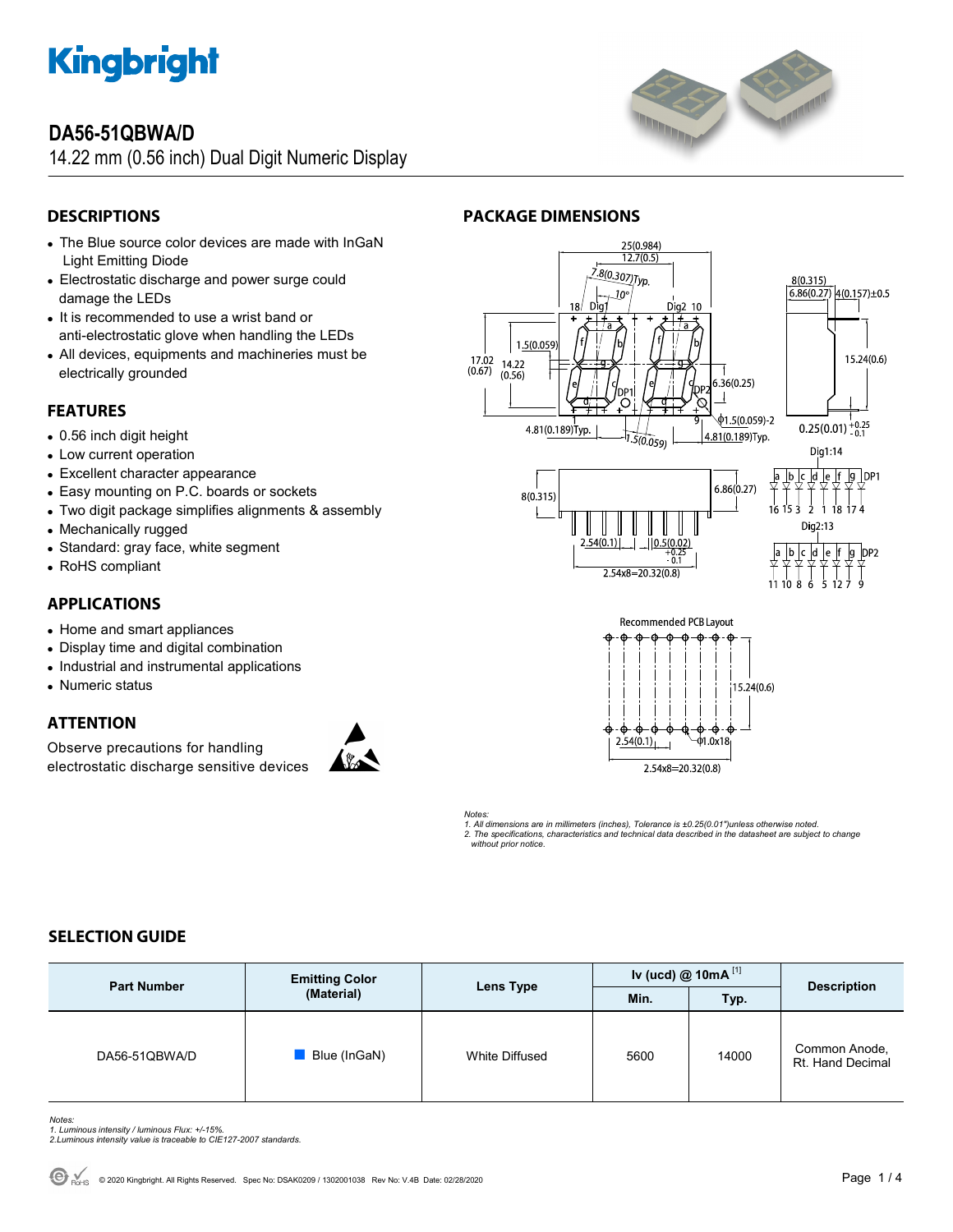# **Kingbright**

## **ELECTRICAL / OPTICAL CHARACTERISTICS at TA=25°C**

| <b>Parameter</b>                                         | Symbol                     | <b>Emitting Color</b> | Value |                          | <b>Unit</b> |
|----------------------------------------------------------|----------------------------|-----------------------|-------|--------------------------|-------------|
|                                                          |                            |                       | Typ.  | Max.                     |             |
| Wavelength at Peak Emission $I_F = 10mA$                 | $\Lambda_{\rm peak}$       | <b>Blue</b>           | 460   | $\overline{\phantom{a}}$ | nm          |
| Dominant Wavelength $I_F = 10mA$                         | $\lambda_{\text{dom}}$ [1] | <b>Blue</b>           | 465   | $\overline{\phantom{a}}$ | nm          |
| Spectral Bandwidth at 50% $\Phi$ REL MAX<br>$I_F = 10mA$ | Δλ                         | <b>Blue</b>           | 25    | $\overline{\phantom{a}}$ | nm          |
| Capacitance                                              | C                          | Blue                  | 100   | $\overline{\phantom{0}}$ | pF          |
| Forward Voltage $I_F = 10mA$                             | $V_F$ <sup>[2]</sup>       | <b>Blue</b>           | 3     | 3.5                      | v           |
| Reverse Current ( $V_R$ = 5V)                            | $I_R$                      | Blue                  |       | 50                       | uA          |

*Notes:* 

*1. The dominant wavelength (*λ*d) above is the setup value of the sorting machine. (Tolerance* λ*d : ±1nm. )* 

*2. Forward voltage: ±0.1V. 3. Wavelength value is traceable to CIE127-2007 standards.* 

*4. Excess driving current and / or operating temperature higher than recommended conditions may result in severe light degradation or premature failure.* 

# **ABSOLUTE MAXIMUM RATINGS at TA=25°C**

| <b>Parameter</b>                        | Symbol                  | Value                 | Unit         |  |
|-----------------------------------------|-------------------------|-----------------------|--------------|--|
| Power Dissipation                       | $P_D$                   | 120                   | mW           |  |
| Reverse Voltage                         | $V_R$                   | 5                     | V            |  |
| Junction Temperature                    | $T_j$                   | 115                   | $^{\circ}$ C |  |
| <b>Operating Temperature</b>            | $T_{op}$                | $-40$ to $+85$        | $^{\circ}C$  |  |
| Storage Temperature                     | $T_{\text{stg}}$        | $-40$ to $+85$        | $^{\circ}C$  |  |
| <b>DC Forward Current</b>               | IF.                     | 30                    | mA           |  |
| <b>Peak Forward Current</b>             | $I_{FM}$ <sup>[1]</sup> | 150                   | mA           |  |
| Electrostatic Discharge Threshold (HBM) |                         | 250                   | $\vee$       |  |
| Lead Solder Temperature <sup>[2]</sup>  |                         | 260°C For 3-5 Seconds |              |  |

Notes:<br>1. 1/10 Duty Cycle, 0.1ms Pulse Width.<br>2. 2mm below package base.<br>3. Relative humidity levels maintained between 40% and 60% in production area are recommended to avoid the build-up of static electricity – Ref JEDEC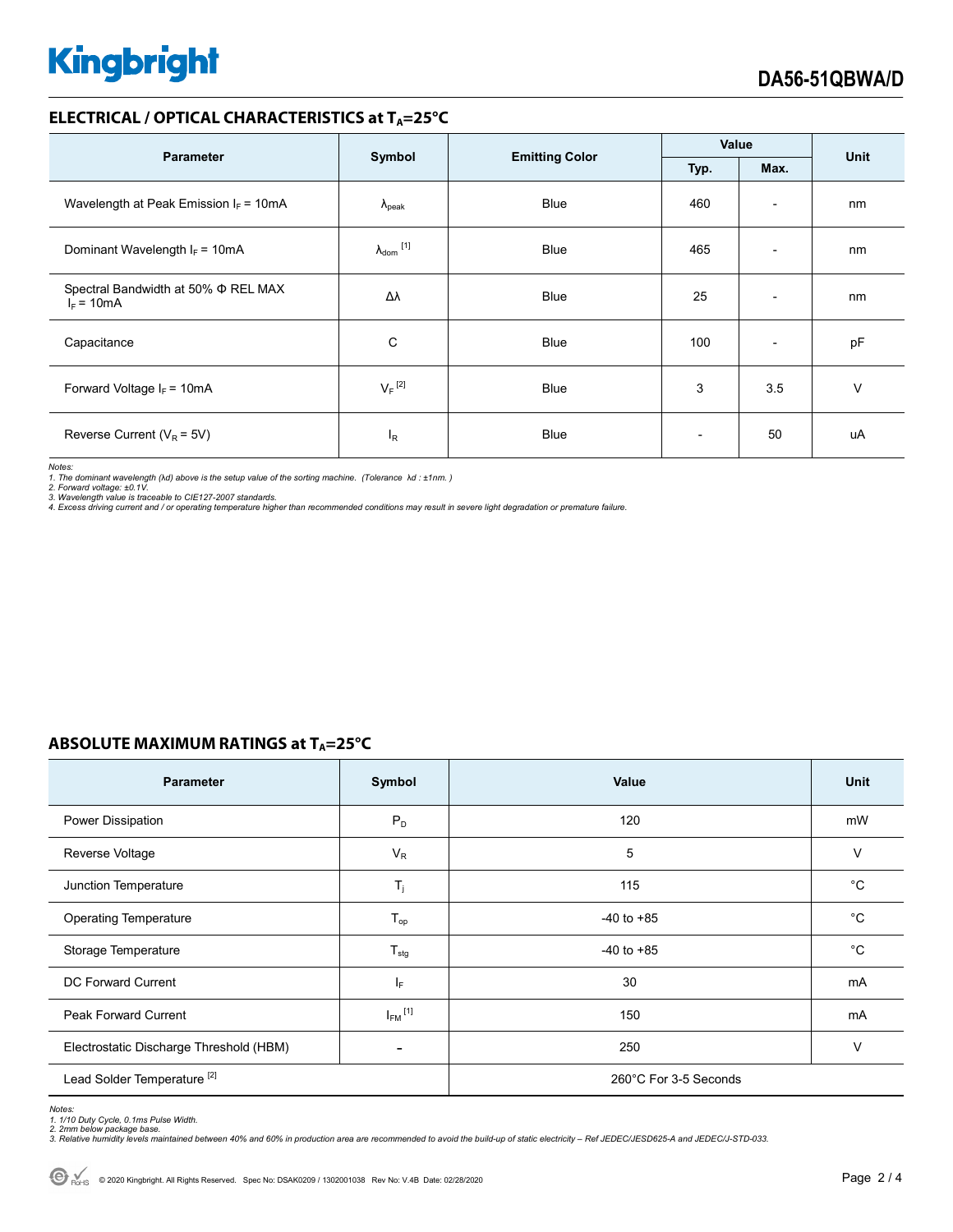# **Kingbright**

### **TECHNICAL DATA**



#### **BLUE**



#### **RECOMMENDED WAVE SOLDERING PROFILE <b>A CONDUCT A CONDUCT SOLDERING PROFILE Soldering General Notes**



*Notes:* 

*1. Recommend pre-heat temperature of 105°C or less (as measured with a thermocouple attached to the LED pins) prior to immersion in the solder wave with a maximum solder bath temperature of 260°C* 

2. Peak wave soldering temperature between 245°C ~ 255°Cfor 3 sec (5 sec max).<br>3. Do not apply stress to the epoxy resin while the temperature is above 85°C.<br>4. Fixtures should not incur stress on the component when mounti

*5. SAC 305 solder alloy is recommended.* 

- 
- *6. No more than one wave soldering pass. 7. During wave soldering, the PCB top-surface temperature should be kept below 105°C.*

- 1. Through-hole displays are incompatible with reflow soldering.
- 2. If components will undergo multiple soldering processes, or other processes where the components may be subjected to intense heat, please check with Kingbright for compatibility.

### **CLEANING**

- 1. Mild "no-clean" fluxes are recommended for use in soldering.
- 2. If cleaning is required, Kingbright recommends to wash components with water only. Do not use harsh organic solvents for cleaning because they may damage the plastic parts .
- 3. The cleaning process should take place at room temperature and the devices should not be washed for more than one minute.
- 4. When water is used in the cleaning process, Immediately remove excess moisture from the component with forced-air drying afterwards.